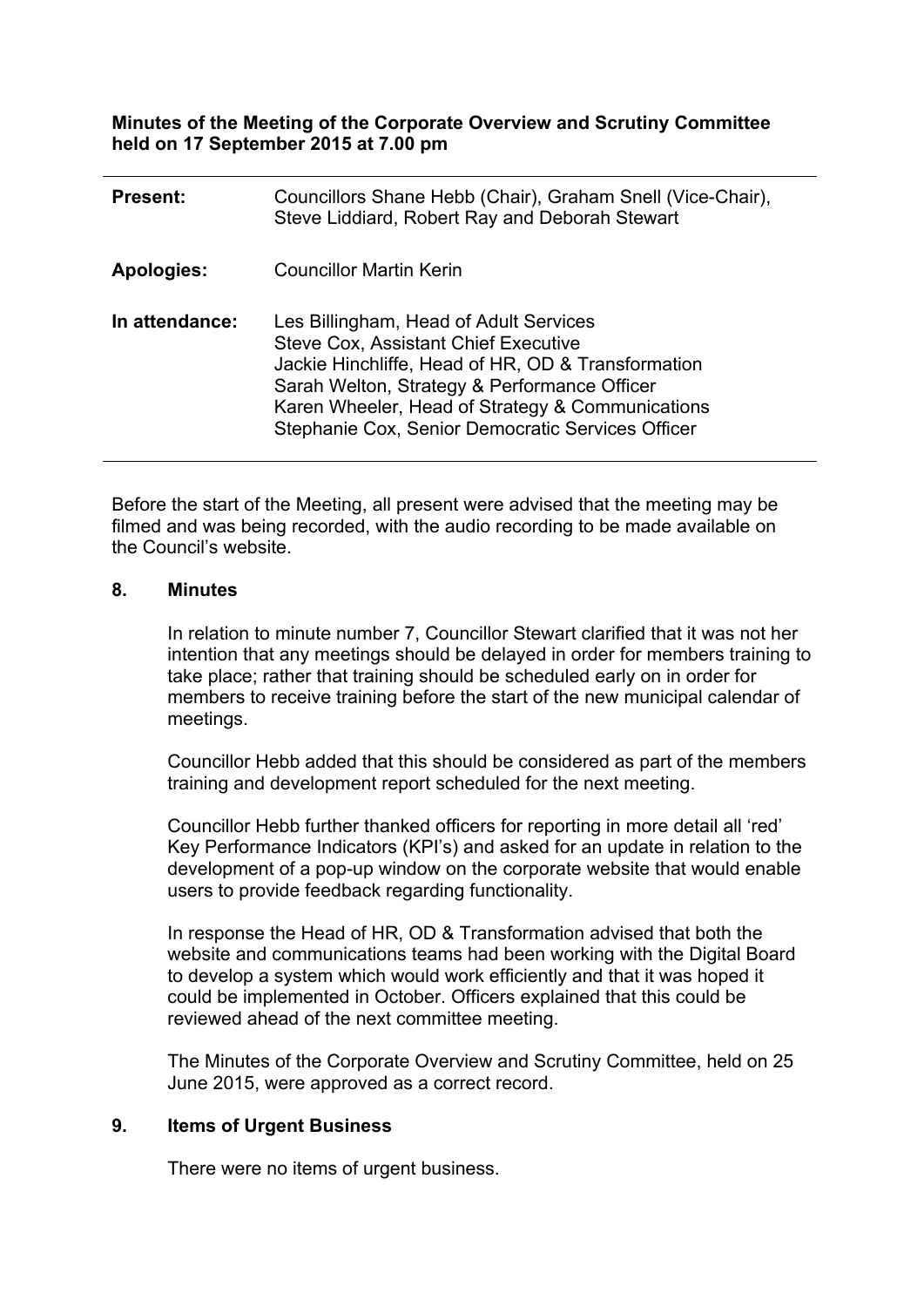## **10. Declaration of Interests**

Councillor Stewart declared a non-pecuniary interest in respect of Agenda Item 7, 'Month 3/Quarter 1 Corporate Performance Report 2015-16', as she was the owner of a small business in Corringham and paid business rates.

Councillor Snell declared a non-pecuniary interest in respect of Agenda Item 9, 'Thameside Complex Review', as he was the Chair of the Thameside Complex Review Panel.

Councillor Ray declared a non-pecuniary interest in respect of Agenda Item 7, 'Month 3/Quarter 1 Corporate Performance Report 2015-16', as he also paid business rates for three premises in Thurrock.

## **11. Shaping the Council and Budget Update**

The Assistant Chief Executive introduced the report which provided an update on the budget pressures in 2015/16 and 2016/17, and summarised the outcomes from the Budget Review Panel discussions to date.

The Committee were advised of a proposed change to the date included in recommendation 1, so that an additional report would be referred back to the committee in January 2016 instead of December 2016, to which all Members indicated their agreement.

Councillor Liddiard appreciated the comments made by the Budget Review Panel but felt that Area Based Working in Tilbury was not working effectively. He expressed concerns over capability issues as he felt that it was unreasonable for street sweepers to learn new machinery, and added that staff observed that they were less effective when working in a team rather than working on their own.

Councillor Stewart explained that some residents had reported that waste from blue recycling bins and brown garden waste bins were being disposed of in the same refuse collection trucks, and that this sent confusing messages to residents who were advised to keep this waste separate. She added that more needed to be done to communicate to residents how to recycle properly and the matter investigated as to whether both types of waste were combined together.

Officers explained that this matter would be investigated outside of the meeting.

The Chair stated that it would be irresponsible of the committee not to review in more detail an £8 million deficit of the Essex Pension Board to which the Assistant Chief Executive clarified that the financial liability that related to Serco's pension position within the Essex Pension Fund was still uncertain, but a potential projected deficit was £3.4 million and that the General Fund Balance totalled £8 million.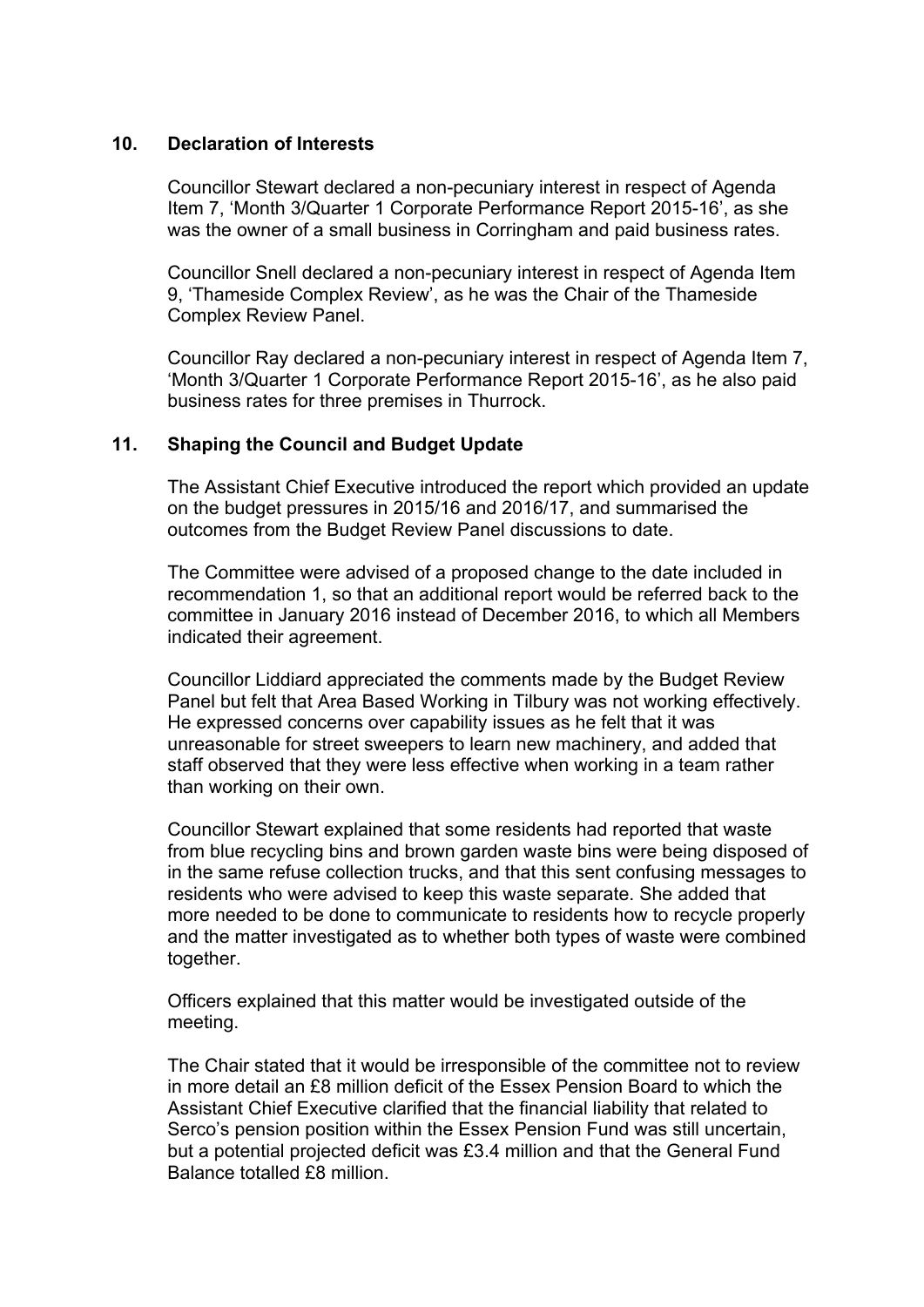The Committee were advised that a decision pending from the Essex Pension Fund was expected mid-September and that Group Leaders, Deputy Group Leaders and the Shadow Portfolio Holder would be notified once received.

The Chair observed that the Budget Review Panel process was a good wishlist but felt that was no definitive plan, and added that he would like to see a terms of reference, objectives, details of the timeliness of the meetings, what was considered to be a success and what support was needed for the Budget Review Panel in order for Members to determine whether it was a mechanism worth investing in. He further stated that the process so far had been a step in the right direction but requested a new recommendation be added that a complete terms of reference and scope for the Budget Review Panel process be drafted and referred to the next meeting of Corporate Overview and Scrutiny Committee for consideration and comment.

Councillor Snell explained that the Budget Review Panel had been an information gathering exercise up until this stage but agreed that going forward a definitive plan would need to be in place.

Councillor Ray indicated his scepticism regarding the Budget Review Panel and felt that the opposition groups were assisting the ruling party, which could in turn keep them in power.

The Chair explained his initial scepticism but stated that the panel were examining the budget for two years' time and all three group leaders had been invested in the process.

Councillor Liddiard through the Budget Review Panel process had been smart, to establish a common sense view of the budget savings faced and not to create divisions on party lines. He added that he would like to see a vision for community hubs to set out where improvements and savings could be made.

The Assistant Chief Executive explained that the Budget Review Panel process had served its purpose but that agreement would need to be reached on the next steps. He reported that the broader public ownership of hubs would be strengthened and that it was important the Council ensured buildings were in a fit state and in an appropriate form that the community could run.

The Assistant Chief Executive informed Members that a vision of Community Hubs had been developed in consultation with the community and that this would be shared with the Committee.

Councillor Stewart requested a list of statutory and discretionary services so that Members could be more informed of impact of the budget savings, in response the Assistant Chief Executive advised that this information had been documented on a slide pack used during the Budget Review Panel process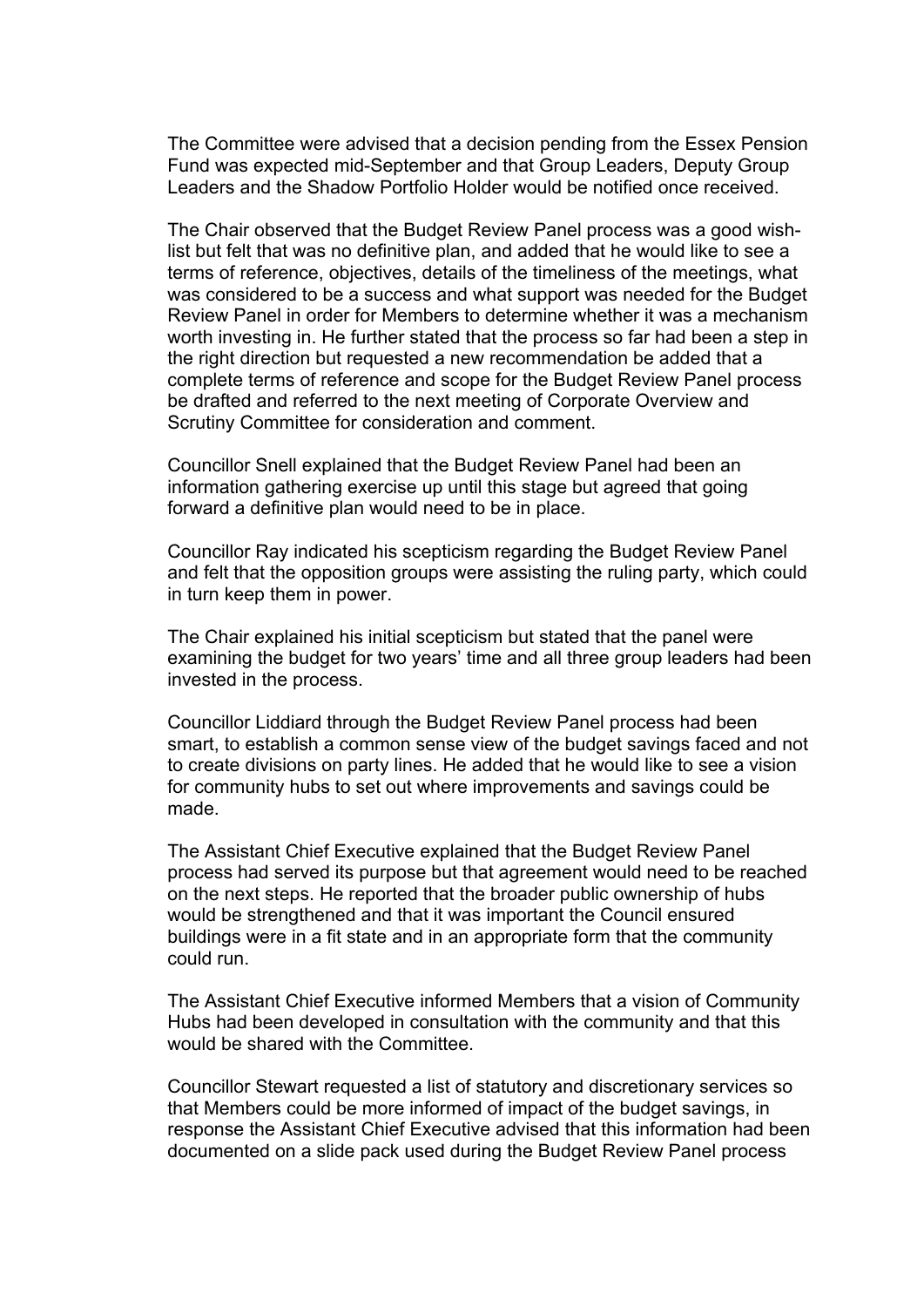and that this could be shared with Committee Members to provide further detail.

Members voted unanimously in favour of the recommendations, including the additional recommendation proposed by the Chair.

# **RESOLVED:**

- **1. That Corporate Overview & Scrutiny Committee understands the current financial position and potential pressures in both 2015/16 and 2016/17 and agrees to an additional report in January 2016 to update on the options to address the pressures following Cabinet consideration in the Autumn.**
- **2. That the Committee support the governance arrangements for the Serco transition, including the role of the Member Governance Group as set out in paragraph 3.12 and notes that a further update report will be brought to Cabinet in October.**
- **3. That the Committee provide any feedback on the Budget Review Panel discussions to date to inform the 'wrap-up' session on 21 September 2015.**
- **4. That a Terms of Reference and Scope for the Budget Review Panel process be drafted and referred to the next meeting of the Corporate Overview and Scrutiny Committee for comment.**

## **12. End of Year Progress and Performance Report 2014/15**

The Strategy and Performance Officer introduced the report which set out the performance against the corporate scorecard with progress against the related deliverables as outlined in the Year 2 Corporate Delivery Plan, agreed by Cabinet in March 2014.

The Committee were informed that at the end of the year, 92% of these indicators either met or were within an acceptable tolerance of their target and 100% of Year 2 (2014/15) deliverables progressed in line with projected timelines or within tolerance.

Councillor Snell questioned who determined the acceptable tolerance and asked for clarity as to how performance was measured against it.

The Committee were informed that Key Performance Indicators (KPI's) were given a 'Red', 'Amber' or 'Green' status and that 'Amber' KPI's were better than the previous year but did not hit the set target, however the measurement of key deliverables was more subjective and determined internally by service area.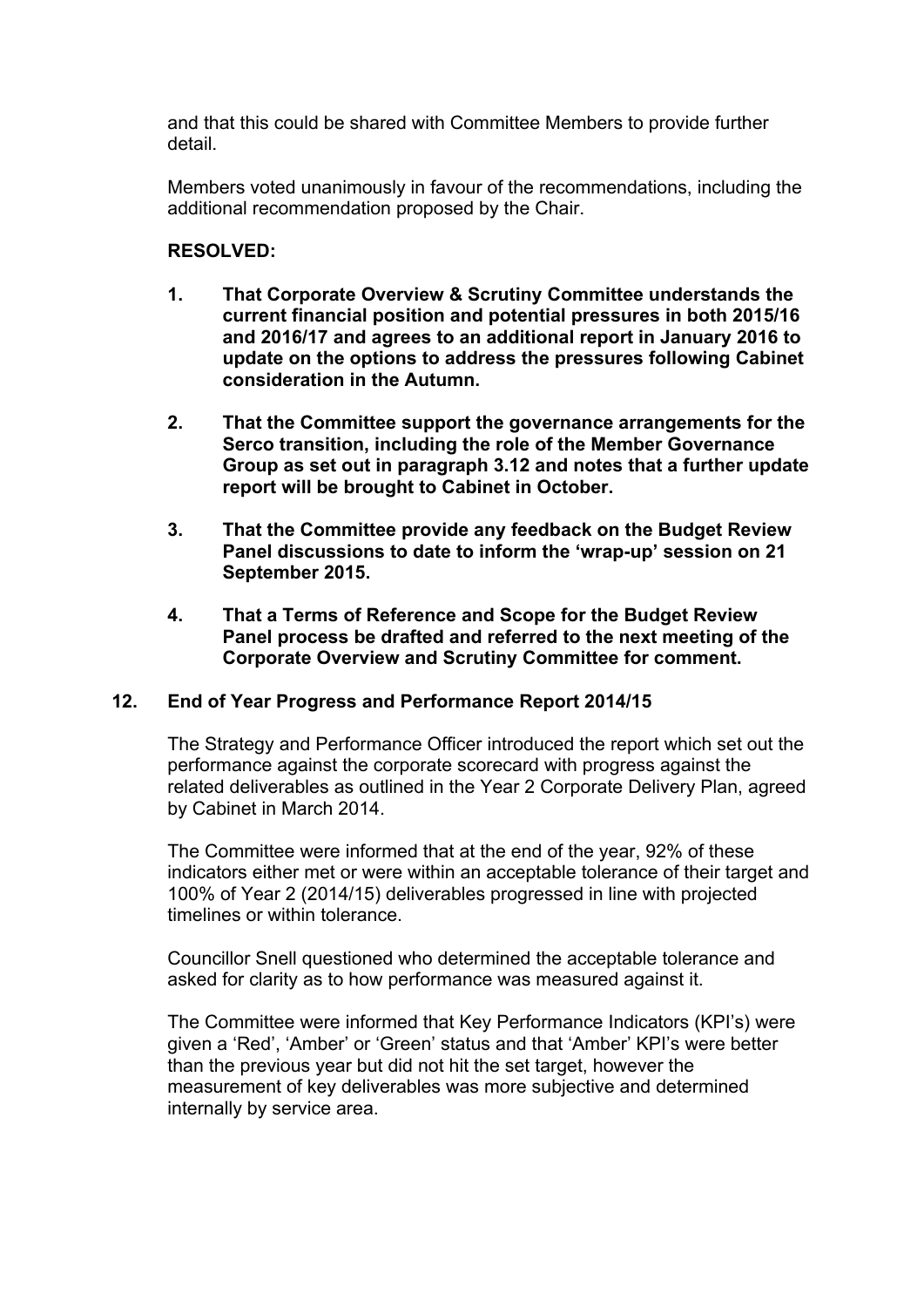Councillor Snell felt that if a KPI did not meet target it should be classified as 'Red' and questioned the accuracy of measuring deliverable performance if it was self-determined by service area.

Councillor Hebb commended the work of the Elections, Legal Services and Regeneration teams, who had demonstrated excellent performance, but also challenged the 'Red, Amber, Green' (RAG) Status reporting method and proposed that its use should be abolished and instead replaced with a Red and Green system with any performance in 3 a month decline being placed into 'intensive care' for targeted work to be undertaken.

Councillor Liddiard was concerned of the cost impact and ability to change the current reporting system and felt that officers should investigate this matter further to consider the wider implications.

The Strategy & Performance Officer advised Members that KPI's were monitored in great depth on a monthly basis and collated in Excel, with service areas undertaking a great deal of scrutiny of the KPI's over and above standard practice. Members were advised that the way the information was presented could be revaluated and that all positive and negative trends were checked by officers on a monthly basis.

During the debate Members were not in agreement as to whether the 'RAG' reporting system should be changed. Councillor Liddiard felt that Members should be clear regarding what information they wanted presented and Councillor Ray felt that officers should be consulted as to whether they believed the reporting mechanism should be changed.

The Assistant Chief Executive felt that officers could obtain further detail of what Councillor Hebb wanted to achieve from changing the reporting mechanism outside of the meeting, following which the benefits and disadvantages of both reporting mechanisms could be considered by Performance Board and the findings presented to the Committee at a later meeting.

Councillor Hebb agreed due diligence needed to be undertaken and asked officers to seek the views of the other Chairs of other Overview and Scrutiny **Committees** 

Councillor Stewart observed that Key Performance Indicators were a good reporting mechanism but liked a two stage process of 'Red and 'Green' and questioned whether any figures could be manipulated, particularly in relation to the timely performance of processing planning applications.

The Committee were assured that a great deal of audit and quality assurance was undertaken, with Performance Board and cross-council scrutiny taking place.

Members voted unanimously in favour of the recommendations, including a new recommendation which requested officers investigate the feasibility of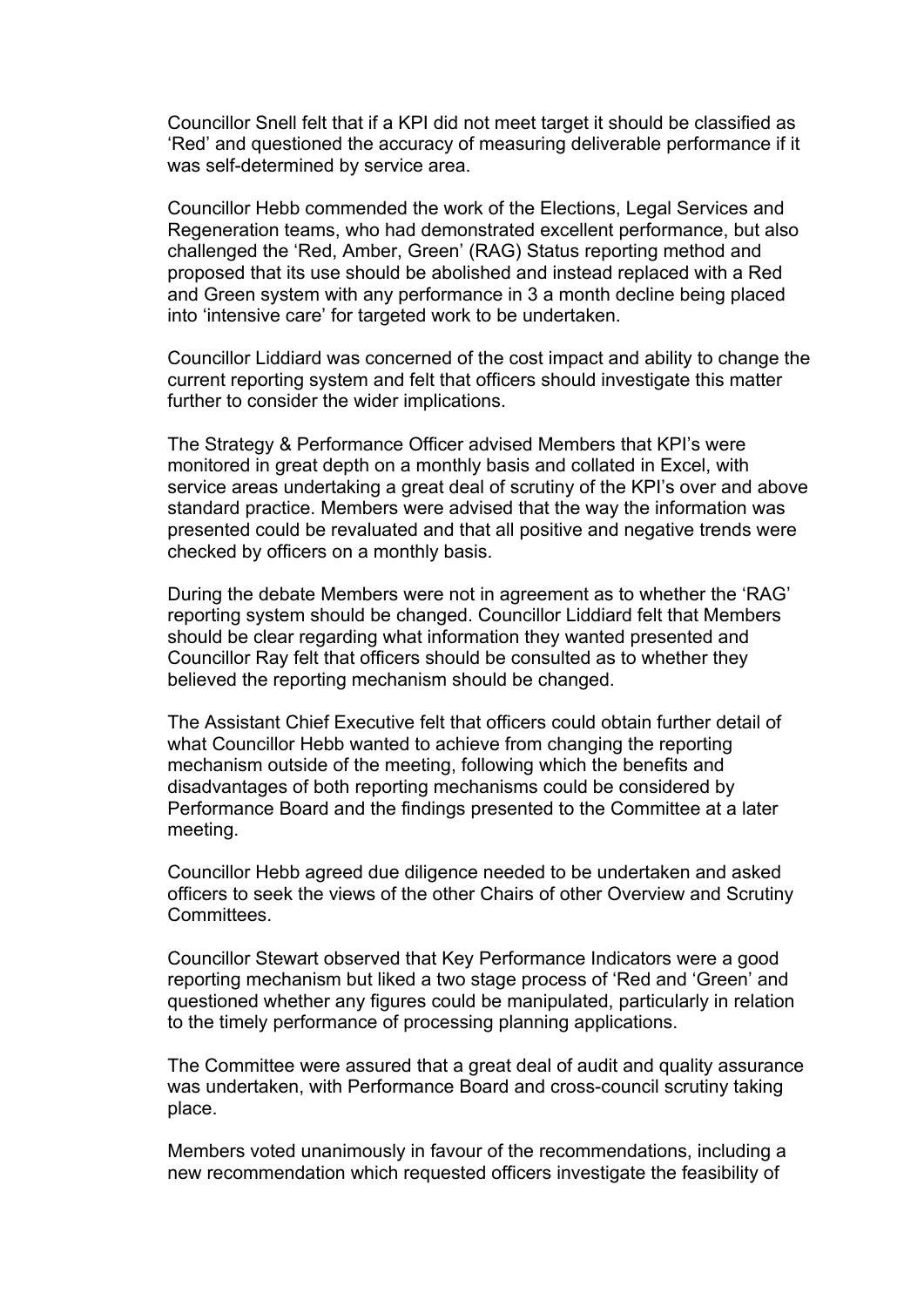changing the performance monitoring mechanism and assessing advantages and disadvantages of differing methods.

# **RESOLVED:**

- **1. That the progress against the corporate priorities and level of performance achieved in respect of key performance indicators and outcomes for 2014/15 is commented upon including where the progress or performance outturn has met or exceeded the target.**
- **2. That the Corporate Overview & Scrutiny Committee consider whether there are any areas for which further information is required and recommended to other Overview & Scrutiny Committees as appropriate.**
- **3. That officers be instructed to investigate the feasibility of changing the Council's performance reporting mechanism, assess the advantages and disadvantages of the current method alongside others and consult with Performance Board, before referring findings back to the Corporate Overview and Scrutiny Committee for comments.**

## **13. Month 3 / Quarter 1 Corporate Performance Report 2015-16**

The Strategy and Performance Officer introduced the report which provided an update in regards to performance against the Corporate Scorecard 2015- 16, a basket of key performance indicators, as at Month 3/Quarter 1 i.e. end of June 2015. The Committee were advised that at the end of Month 3, 72.5% of these indicators were either meeting or within an acceptable tolerance of their target.

The Strategy and Performance Officer presented a detailed PowerPoint presentation to Members which set out the performance of indicators which Performance Board had put 'in focus' in the current quarter for being below target, and therefore were 'Red.'

During the presentation a detailed discussion took place, during which the following key points were highlighted:

- Councillor Hebb stated that Thurrock should not make any apology for setting high targets in relation to the percentage of 'Good' Primary Schools, and felt that without setting such a high target the number of good primary schools would not have increased by as much as they had done.
- Councillor Snell questioned whether schools could become despondent with a such high target set and felt that those 'Good' schools who had converted to academy status or merged should have been included in the figures so as not to skew the results.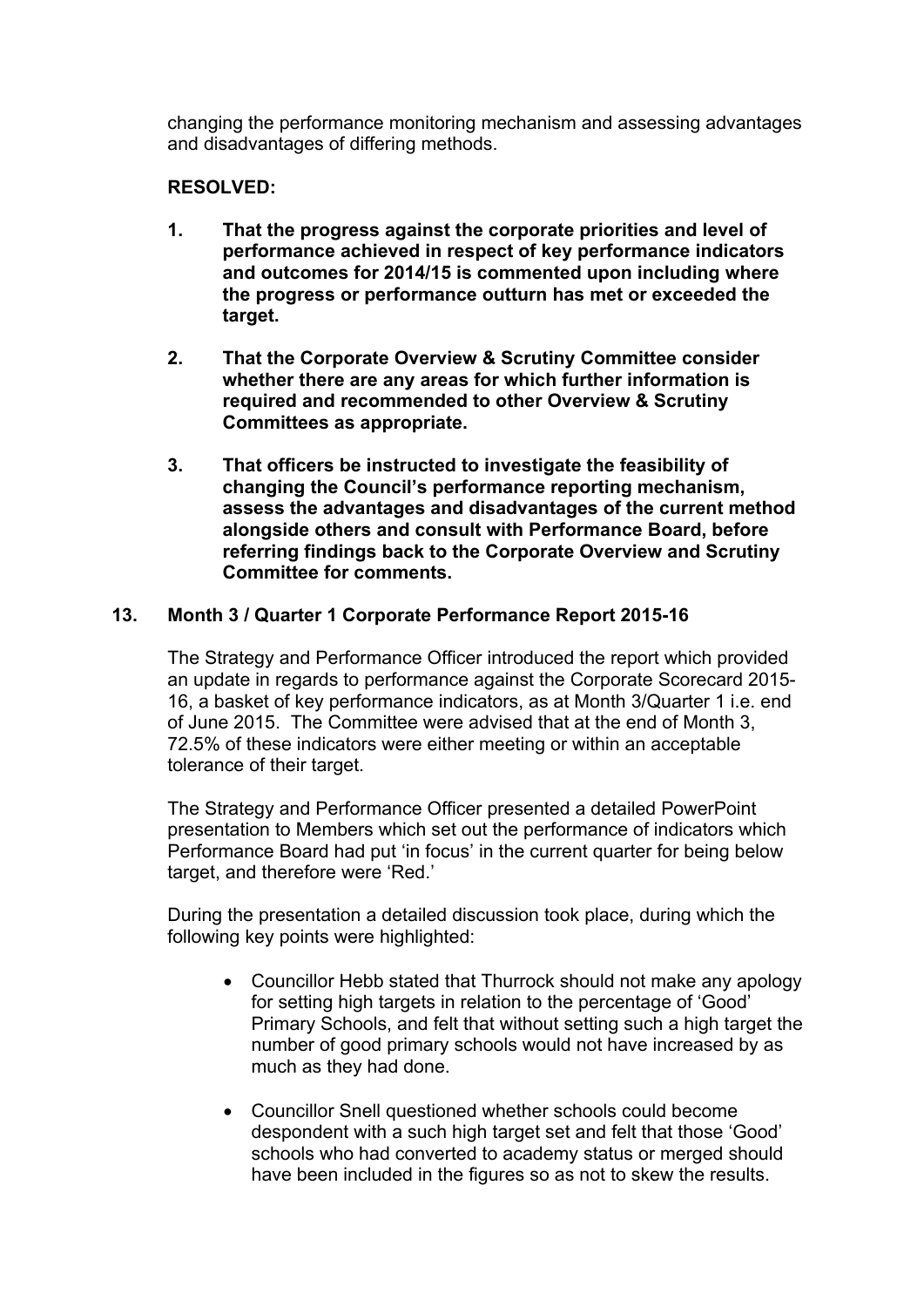- Councillor Hebb recognised that the percentage of planning applications processed within 8 or 13 weeks was a service led target, and although welcomed the positive trajectory, explained that he gave more weight to the quality of work rather than the speediness of processing the application, particularly in relation to larger planning applications.
- Councillor Hebb questioned how the target of the number of apprentices employed by the Council was set and asked officers to investigate.
- The Committee recognised that Thurrock faced particular challenges in relation to self-directed support and the number of people at home following hospital discharge and that the service faced significant financial challenges.
- In relation to recycling rates, Councillor Hebb asked whether the geographical areas had been identified where the most contaminated loads originated from, and if communication could be targeted in these areas to mitigate the volume of contaminated waste.
- Councillor Liddiard questioned why the volume of complaints had increased and whether trends could be identified by service area, in response it was explained that the Information Manager held detailed information on trends by service area in order to learn from complaints.
- Councillor Hebb questioned what other accreditations the authority could undertake to demonstrate performance against the priority of a 'well-run organisation.' In response the Head of HR, OD & Transformation explained that Thurrock achieved the Public Service Network Accreditation Standard but would evaluate what other accreditations the authority could partake in.
- Councillor Liddiard asked for clarification regarding data security breaches, to which it was explained that this information was detailed in other reports referred to Standards and Audit Committee, as this fell under their remit.

## **RESOLVED:**

**1. That Corporate Overview & Scrutiny Committee consider and comment upon the performance at this early stage in the year and identifies, where it feels necessary, any further areas of concern on which to focus.**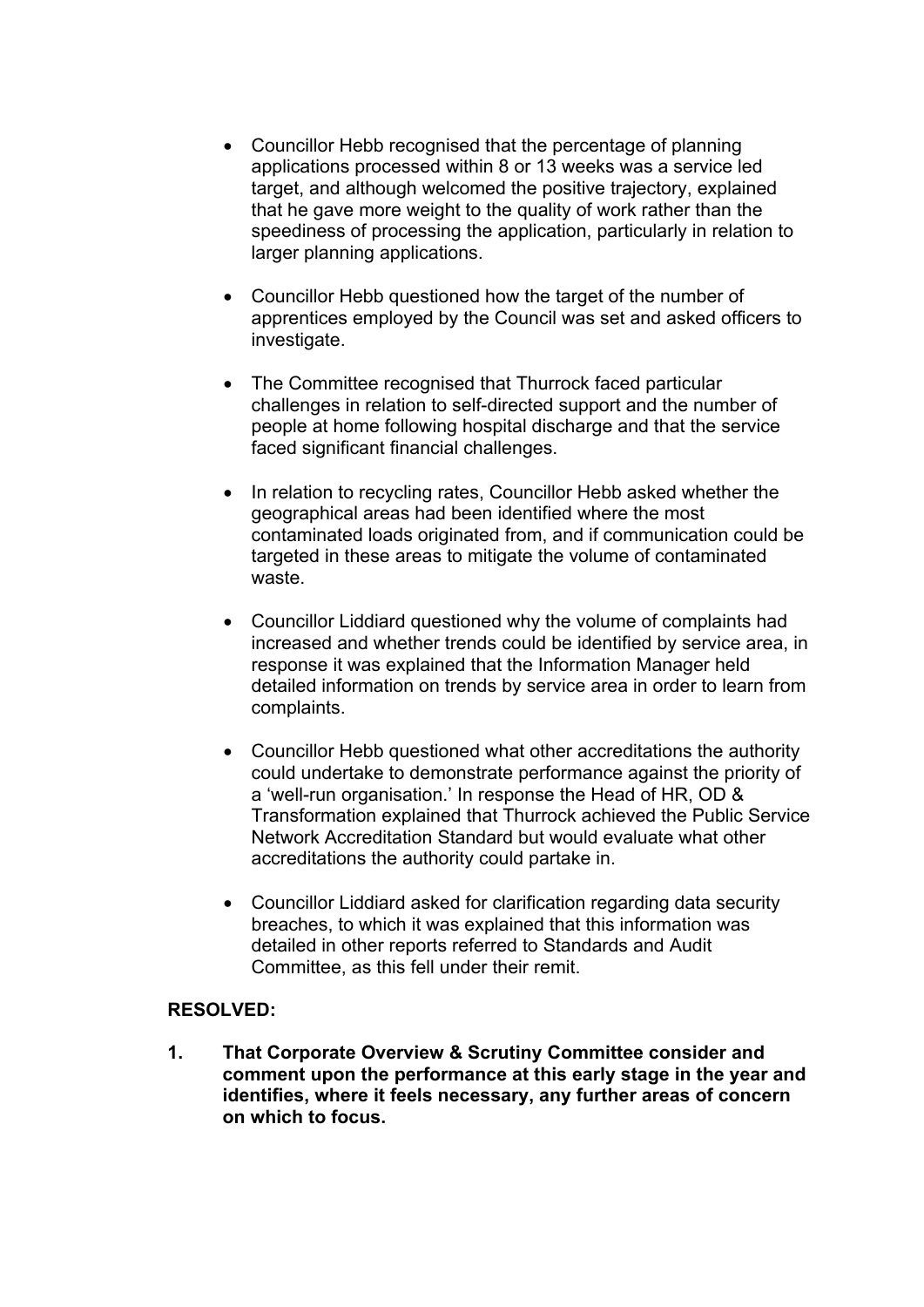**2. That Corporate Overview & Scrutiny Committee consider whether the areas In Focus need to be circulated as appropriate to other Overview and Scrutiny Committee Chairs.**

## **14. Review of DBS Checks Policy and Register of Interests Process for Members**

The Senior Democratic Services Officer introduced the report which set out the current policy regarding Thurrock's approach to undertaking DBS (Disclosure and Barring Service) checks and maintaining a register of interests for Elected and Co-Opted Members, and explained the new policy that was proposed for introduction, detailed in Appendix 1.

The Committee welcomed the proposal to introduce enhanced DBS checks for all Councillors and any Co-Opted Members who were members of a Committee or Board which discharged an education or social services function.

The Committee were informed that the results of the DBS checks would be carefully managed and a record maintained by the Monitoring Officer, which would also include the date of when a check was requested, a date a response was received and a list of all those to whom the disclosure or disclosure information had been revealed.

Members were advised that it was not possible to disclose the outcome of the DBS check on Councillor's individual web page, even if individual Councillor's wanted to disclose their result voluntarily to the public, as the Council would be in breach of the DBS Code of Conduct and that any breach could result in deregistration, imprisonment or a considerable fine. Councillor Liddiard asked whether Election Candidates standing for office could be required to undertake a DBS Check before the election, and questioned how Councillors should disclose interests relating to siblings or those of their sons or daughters.

In response the Senior Democratic Services Officer explained that the proposed policy recommended that newly Elected Members complete a DBS check application form on taking up office following an election as part of their induction, which would be assisted by Members Services and the HR team.

Members were advised that having a criminal conviction did not automatically disqualify a person from being eligible to be a Councillor, but this information and the reasons for disqualification were well-documented in the elections guidance process for candidates and agents which all potential candidates should be aware of. The Committee were advised that it would be difficult to require all candidates to undertake a DBS check, which would also have a cost implication for the authority, rather election candidates standing for a political group were subject to an application and selection at group level.

The Senior Democratic Services Officer advised that under the Localism Act Elected Members were required to register any disclosable pecuniary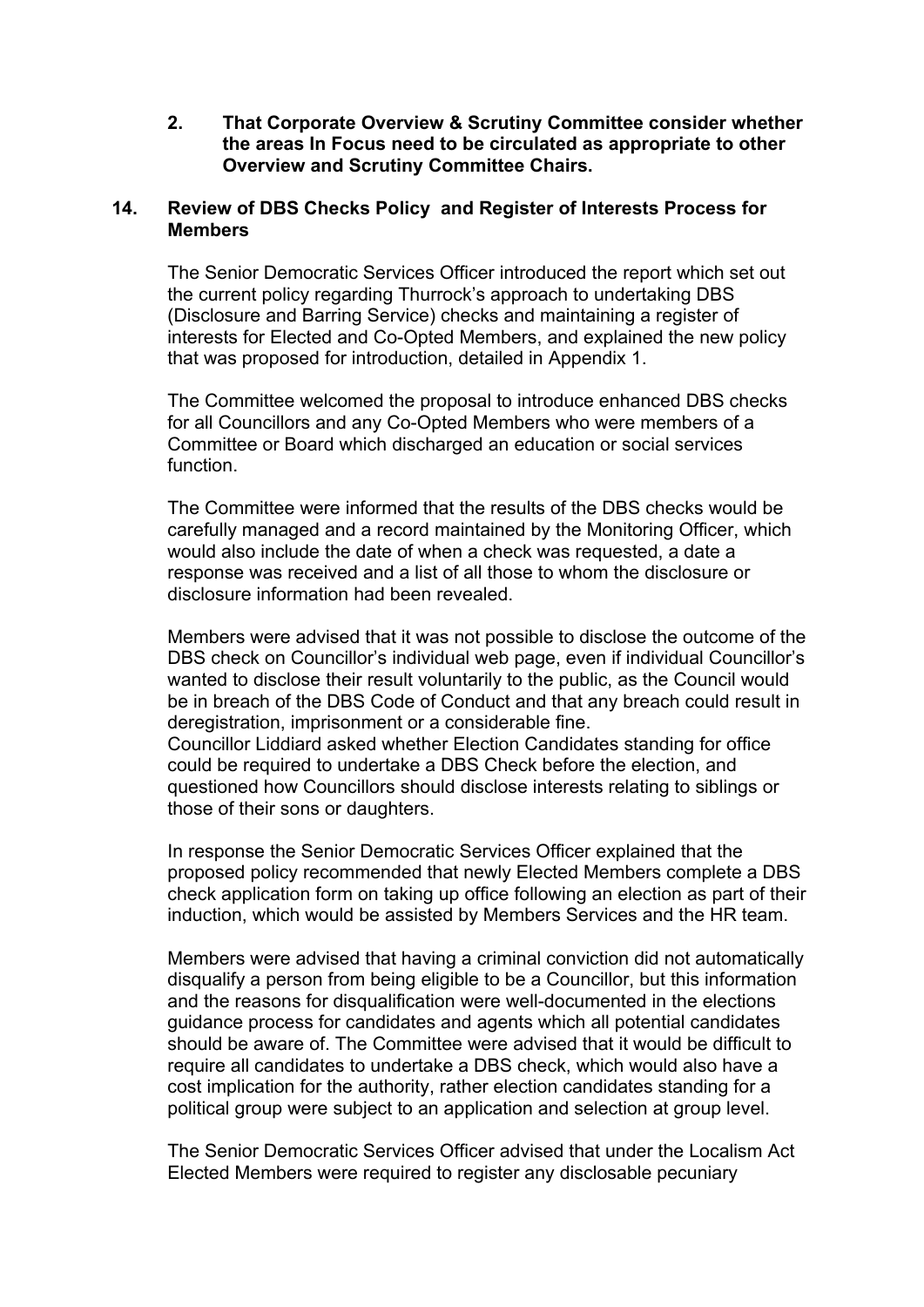interests of themselves or a civic partner who they live with, within 28 days of taking up office, and that it was a criminal offence if a Councillor failed to declare such interests to the Monitoring Officer. It was further reported that upon receipt of the completed register of interest form its contents were uploaded to the respective Councillor's webpage online and therefore was available for public view at any time.

The Senior Democratic Services Officer added that any interests relating to siblings or offspring should be declared as part of the pecuniary or nonpecuniary interest process, documented in the Council's constitution, at the start of meetings where appropriate, depending on the relevance of reports and decisions being considered. The Committee were assured that Democratic Services could offer guidance on each particular circumstance should Members require it.

Councillor Hebb felt that political groups should act if they had any concerns regarding the eligibility or suitability of a candidate to stand for election and undertake due diligence before a person was selected to represent that political party.

The Committee were advised that the matter would be referred to the Standards and Audit Committee, as the appropriate decision making body, at its next meeting.

## **RESOLVED:**

- **1. The Standards and Audit Committee are recommended to approve Option 1 below (3.14); that enhanced DBS checks are carried out for all Councillors and any Co-Opted Members who are members of any Committee or Board which discharges education or social services functions in line with the proposed policy detailed at Appendix 1.**
- **2. That the current approach to maintaining and publishing Members Register of Interests be endorsed.**

#### **15. Thameside Complex Review**

Councillor Snell, Chair of the Thameside Complex Review Panel, introduced the report which detailed the findings of the Thameside Complex Review Panel and the recommendations they wished the Committee, and subsequently Cabinet, to endorse.

In introducing the report, Councillor Snell explained that the panel had visited the Thameside Complex and noted that museum displays were dated and needed refreshing, and opinion was divided about the building. He explained that following discussions with some of the charitable organisations located within the complex, some felt that they could locate elsewhere but were happy being based at Thameside.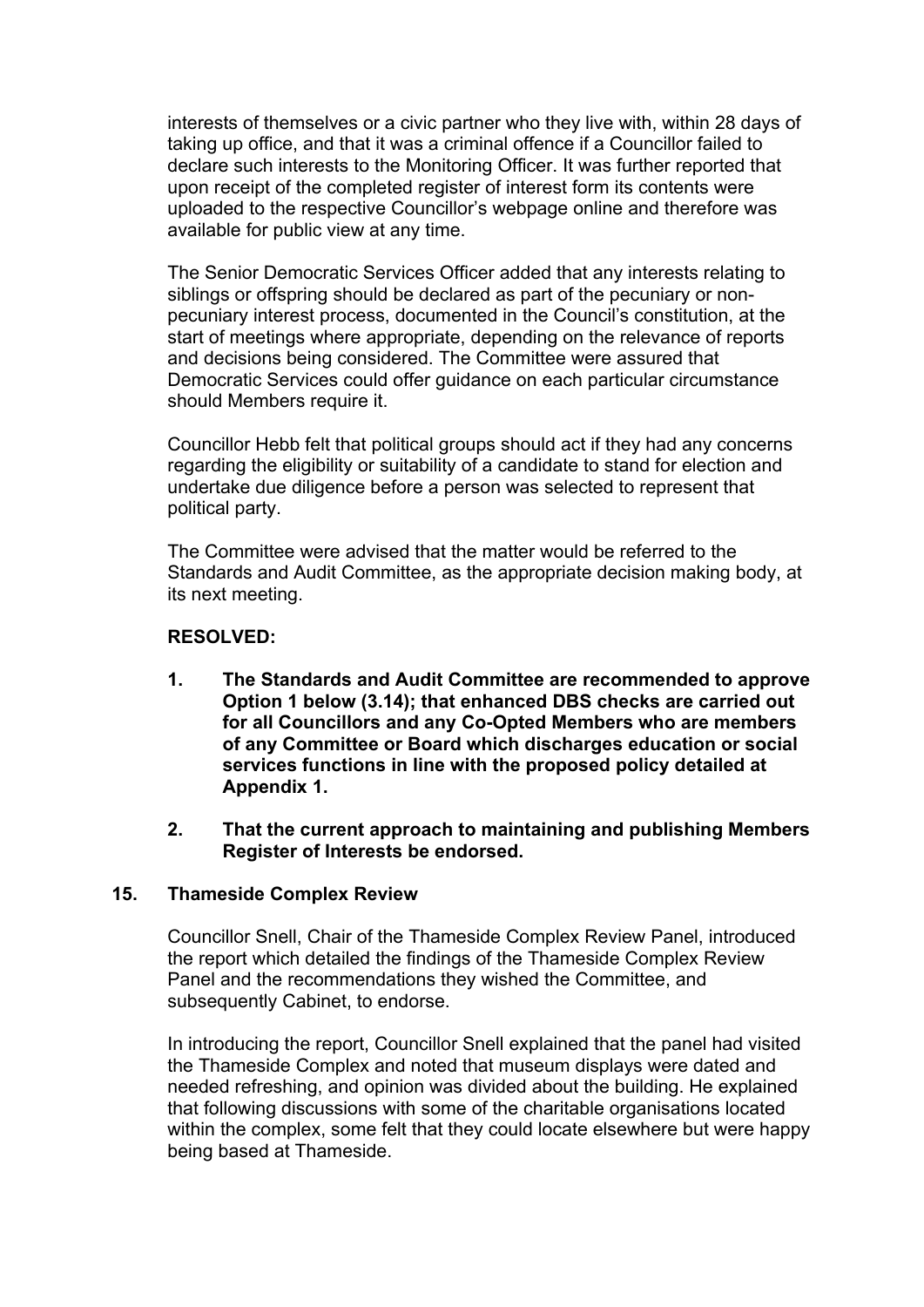Councillor Snell advised Members that the panel were in agreement that the Thameside Complex required modernisation, that it should be commercially viable and that a theatre should remain in Grays.

Councillor Ray acknowledged that a decision about the future of the Thameside Complex was likely to be a difficult one, however the decision did need to be made and it was evident that the theatre in its current form was commercially unviable, with a small seating capacity and compact space which did not lend itself for audience comfort. He further reported that many smaller museums around the country faced closure and were merging with larger institutions to secure their future.

Councillor Snell highlighted the following key points:

- That the seats in the current theatre were cramped and too close together, however a decision needed to be made as to whether modernise and improve the Thameside Complex or relocate theatre provision elsewhere.
- That the museum also had a lot of exhibits in storage that the public were not able to view, some of which were highly renowned and required security.
- That the panel considered whether artefacts of local importance could be displayed in the local community, for example in a library, depending on adequate security and protection.
- That the museum could apply for Lottery Funding however applicants were required to have evidence of 25 year tenure.

Councillor Liddiard commended the report and explained that he valued the theatre, museum and library, but felt that the report contained little information regarding possible options going forward and the full cost implications of any alternatives, for example relocating the library in the Civic Offices or building a theatre elsewhere.

A brief discussion took place on the utilisation of the theatre, during which it was reported that there was an average of 57% audience capacity for each show across a year, although it was questioned whether this included school performance and youth productions.

Councillor Ray suggested that high value exhibits not on display at the museum should be sold to generate income if they were not going to be available for public view.

In response Councillor Snell highlighted that no curator would want to willingly sell their collection but it was suggested that Cabinet could evaluate this and an inventory supplied.

Councillor Liddiard reported that security was essential if displaying high value artefacts which could make it difficult for public displays in the local community, however if adequate security could not be guaranteed for such items to be on public display, the Council could donate to the British Library or sell them.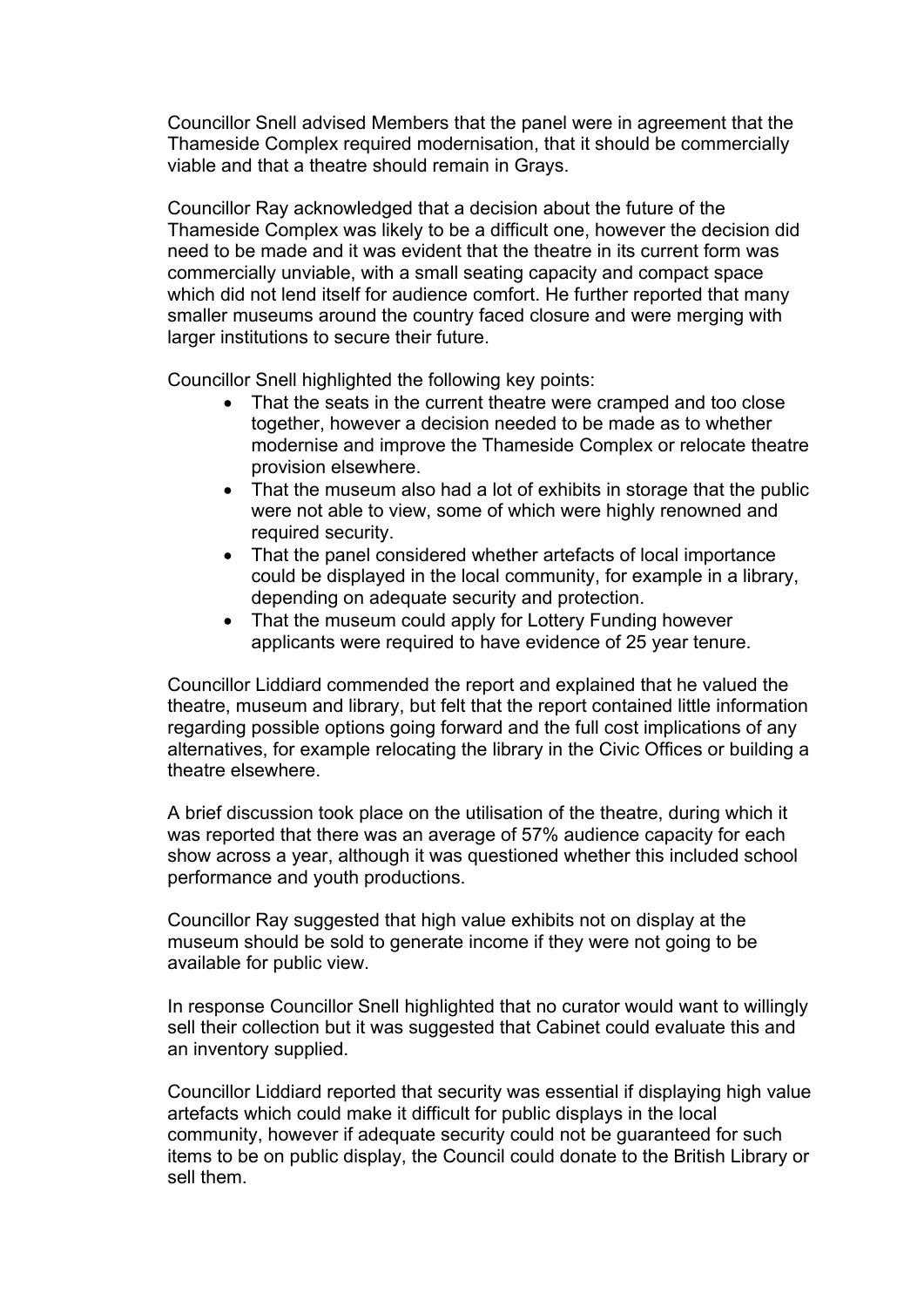Councillor Hebb felt that there was not a winning situation but difficult discussions needed to start taking place. He highlighted that the building itself was not fit for purpose, and whether alternatives could be explored, such as locating a theatre at High House Production Park in Purfleet, although he recognised the panel recommended maintaining a theatre provision in Grays.

Councillor Hebb further asked for clarification as to whether there were any capital spends to facilitate the construction of a new theatre in Grays or whether the Council would need to dispose of the Thameside Complex to secure funds.

The Assistant Chief Executive observed that it was a significant question as to whether the Council would want to borrow funds to build and run a theatre, but that there were possible alternatives that could mean a theatre remained in Grays.

Councillor Hebb remarked that he did not believe it was the role of a local authority to provide a theatre and that Thurrock needed to think 'outside of the box' for a solution, which could include part or complete privatisation or the formation of a charitable trust.

The Head of Adult Services explained that the formation of a trust had been considered but there were a number of limitations, which included:

- The building was not fit for purpose and would require significant refurbishment that would incur considerable cost.
- Competitors included the Queens Theatre in Hornchurch, the Towngate Basilson and the West End.

Councillor Snell remarked that it was aspirational to have a theatre in Thurrock, otherwise residents would be required to travel outside of the Borough for entertainment and Thurrock would be stripped of its cultural assets.

Members debated a number of options for the local a theatre which included High House Production Park and school auditoriums, which some Members felt would be impractical and unviable.

There was a discussion as to whether the recommendations included with the Thameside Complex Panel review report should be approved as some Members were not in agreement, during which the Chair suggested that more work should be undertaken before the matter was referred to Cabinet in order to determine the full cost implications of any alternative delivery model.

The Senior Democratic Services Officer advised that the Thameside Complex Review Panel was member-led and their findings were detailed in the report, it was not within the remit of the Corporate Overview and Scrutiny Committee to overrule or change the panel's findings, however the Committee's comments could be taken into account by Cabinet – alongside those of the panel – when the information was presented to Cabinet.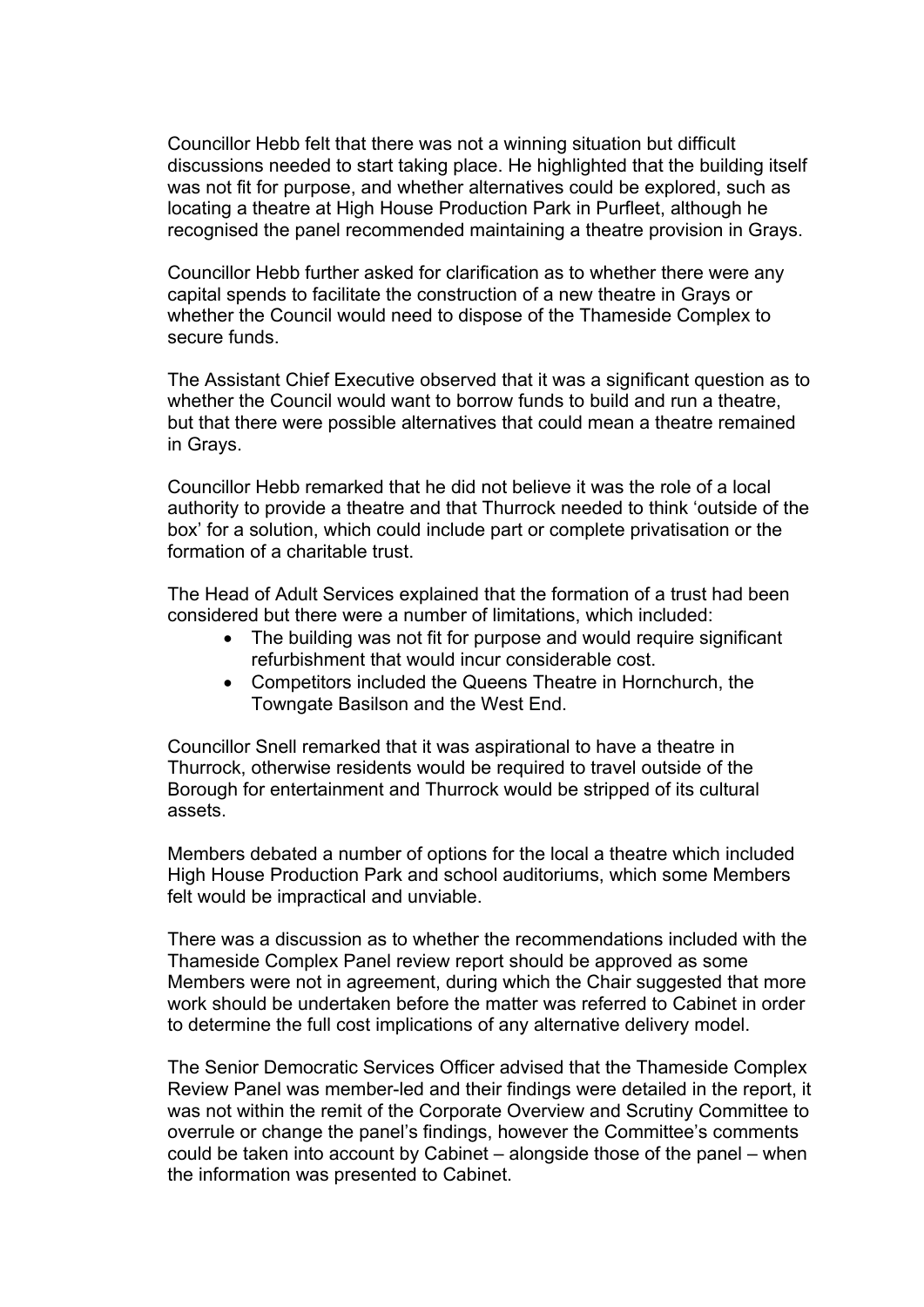Members were further advised that the Corporate Overview and Scrutiny Committee had no formal decision making powers and it was the role of Cabinet to consider the alternatives in more detail and report back to Scrutiny at a later date when more comprehensive information was available for consideration and comment, including that of any costs.

The Chair explained that he was not satisfied to approve the recommendations printed in the report in their current format, to which it was suggested that the recommendations be amended slightly to replace the words of 'endorse' and 'accept' with to 'note'. Members were in agreement with the proposed amendments.

## **RESOLVED:**

**Corporate Overview and Scrutiny to note the following recommendations of the Panel which will be put to Cabinet:**

- **1. Cabinet notes the conclusions set out on page 22 of the report (attached as Appendix 1) as a set of guiding principles when exploring future cultural provision at the Thameside Complex.**
- **2. A site that represents the Arts should remain in Grays.**
- **3. The Council should endeavour to improve and modernise the library, museum and registry service whether this be in the Complex or in another location.**
- **4. Any theatre needs to cater for the community but also a variety of professional acts and productions. It should represent the aspirations of a competitive regional theatre.**

#### **16. Work Programme**

The Senior Democratic Services Officer advised that a report on fees and charges required the consideration of the Committee in November in order for it to be finalised by January 2016.

The Head of HR, OD & Transformation advised that an update on the Serco transition could be provided in November and that an update report on Pre-Election Period Guidance would be deferred until January to allow for this.

The Chair advised that due to time constraints any additional amendments to the work programme would be agreed outside of the meeting.

#### **RESOLVED:**

**That the work programme be noted, subject to the amendments detailed above.**